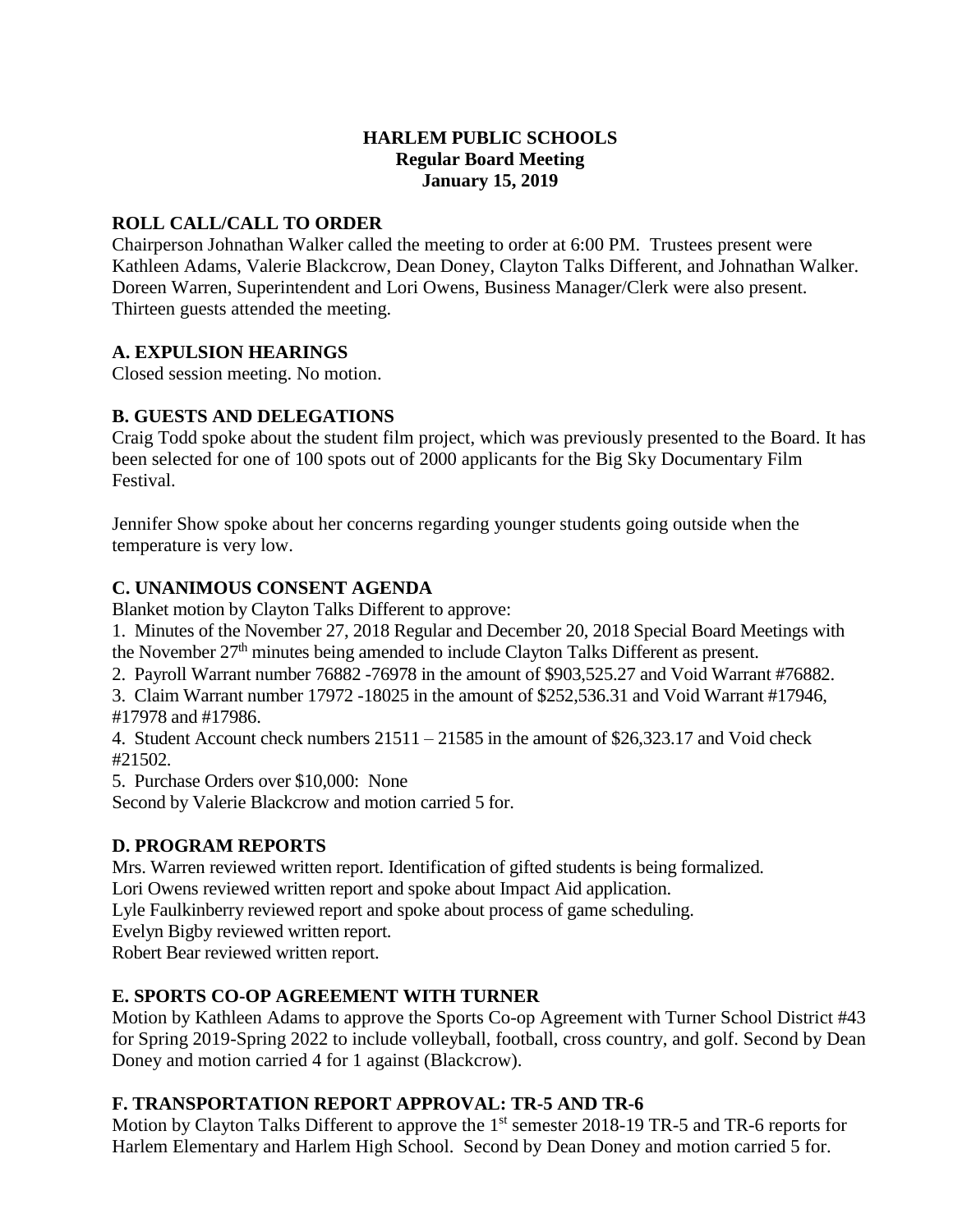Harlem School District #12 **Regular Meeting Regular Meeting** January 15, 2019

**G. SET IMPACT AID 2ND PUBLIC HEARING DATE FOR "RESPONSE TO CONCERNS"**

Motion by Kathleen Adams to set January 30, 2019 at 6:00PM as the date for the 2<sup>nd</sup> Impact Aid Public Hearing. Second by Dean Doney and motion carried 5 for.

#### **H. CONSIDERATION FOR ISSUANCE OF CONTRACTS FOR 2018-19 COACHES/EXTRA-CURRICULAR/MENTOR/MENTEE POSITIONS**

1. Motion by Clayton Talks Different to hire the following Mentor/Mentees for the remainder of 2018-19 SY, as per the CBA.

Hope Doney, Mentor - Kayla Messerly, Mentee Jack Young, Mentor Heidi Harris, Mentor - Lisa Hamilton, Mentee

Second by Dean Doney and motion carried 5 for.

2. Motion by Clayton Talks Different to hire Lisa Hamilton as the FFA Advisor for the remainder of 2018-19 SY, as per the CBA. Second by Dean Doney and motion carried 5 for.

#### **I. CONSIDERATION FOR ISSUANCE OF CONTRACT FOR 2018-19 ADMINISTRATIVE POSITION**

Motion by Dean Doney to approve the addition of \$2,156.00 to Bonnie Nesslar's current administrative contract. Second by Clayton Talks Different and motion carried 5 for.

## **J. RATIFY CLASSIFIED AGREEMENT**

Motion by Kathleen Adams to ratify the 2019-2022 Classified Agreement. Second by Dean Doney and motion carried 5 for.

## **K. RATIFY CERTIFIED AGREEMENT**

Motion by Kathleen Adams ratify the 2019-2022 Certified Agreement. Second by Dean Doney and motion carried 5 for.

## **L. SUB/EXTRA HELP LIST APPROVAL**

Motion by Valerie Blackcrow to approve the sub/extra help/volunteer list of applicants below with the district reserving the right to withdraw the offer based upon the results of the background check, pre-employment drug screen, and age requirement.

| Donald Cox   | <b>Substitute Teacher</b> | \$15.38 |
|--------------|---------------------------|---------|
| Colette Werk | <b>Substitute Teacher</b> | \$15.38 |

Second by Clayton Talks Different and motion carried 5 for.

#### **M. COMPLAINT UNDER BOARD POLICY 1700**

Closed session meeting. No motion.

#### **N. REVIEW IMPACT AID POLICY 7231**

Motion by Dean Doney to approve Board Policy 7231 Federal Impact Aid Funds. Second Kathleen Adams and motion carried 5 for.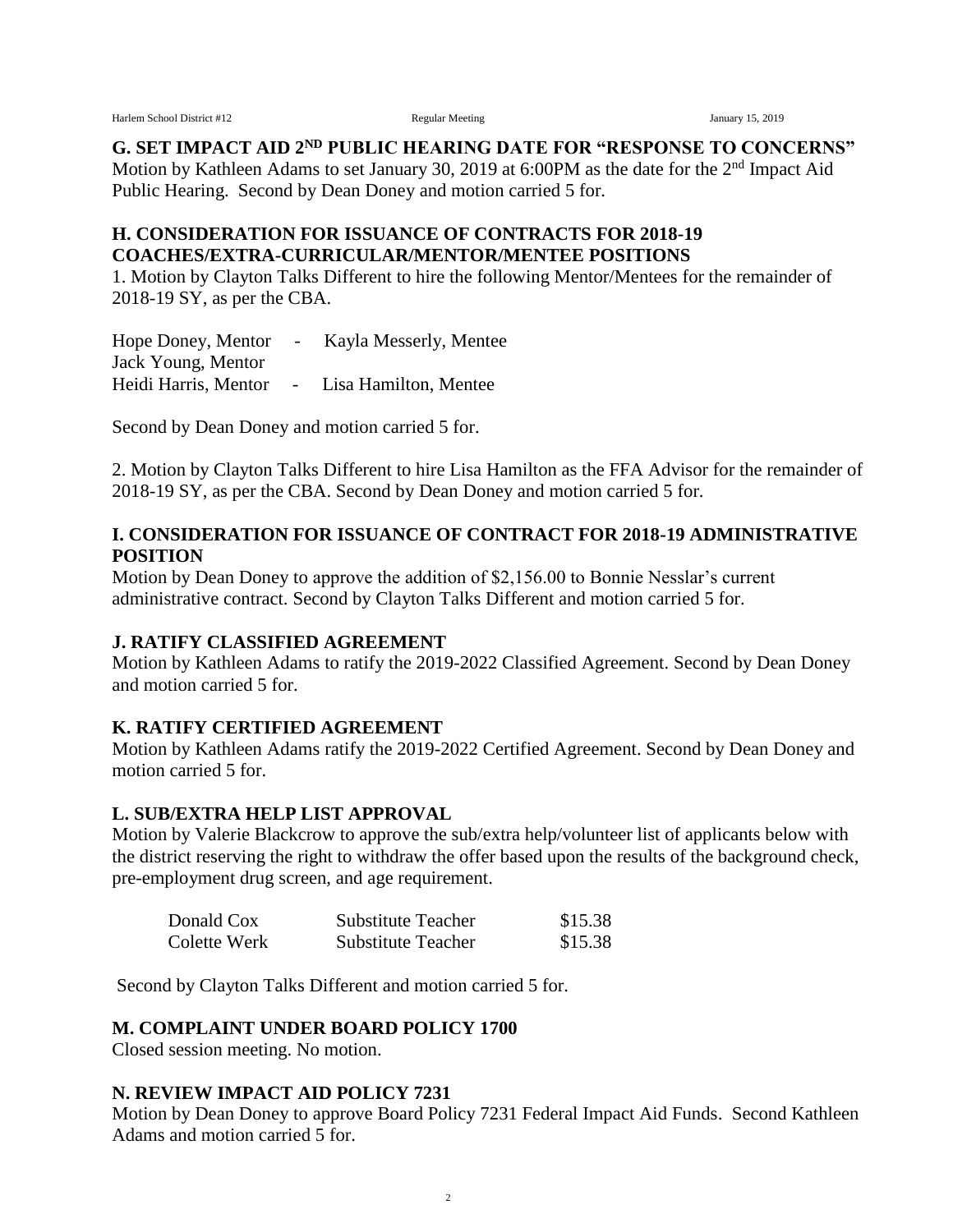#### **O. IMPACT AID RESOLUTION**

Motion by Valerie Blackcrow to adopt the following Impact Aid Resolution:

**WHEREAS,** the Harlem School District #12 board of Trustees is the governing body of the Harlem School District #12, by the authority of the State of Montana and the School Laws of Montana and

**WHEREAS,** under the School Laws of Montana, the Board of Trustees is charged with the duty of conducting the fiscal business of the district in accordance with the provisions of the school financial administration part of MCA 20-3-324 and

**WHEREAS,** under Board Policy 7231, the Board of Trustees ensures that ALL children residing on Indian lands will have the opportunity to participate on an equal basis with all other children educated by the District

**WHEREAS,** funding for all Children residing on Indian lands is provided by the Impact Aid authorizing legislation contained in the Improving America's Schools Act, P.L. 107-110.

**THEREFORE BE IT RESOLVED,** that the aforesaid Board fully supports the Improving America's School Act, P.L. 107-110, Impact Aid, Title VIII, legislation to provide funding for Federally Impacted School Children.

**BY ORDER** of the Board of Trustees of School District #12, Blaine County, MT Second by Dean Doney and motion carried 5 for.

#### **P. ELECTION RESOLUTION**

Motion by Kathleen Adams to approve the following Election Resolution.

**BE IT RESOLVED**, the Board of Trustees for School District No. 12, Blaine County, State of Montana, will hold the Annual Regular School Election on Tuesday, the 7<sup>th</sup> day of May, 2019, which date is not less than seventy (70) days after the passage of this resolution. The election will be conducted by Poll Election (the polls will be open from noon until 8:00 p.m.) The purpose of the election is to elect one (1) trustee for a three-year term. If it is later determined that any portion of the election is not required, the Board of Trustees authorizes Lori Owens, election administrator, to cancel that portion of the election in accordance with **13-1-304 and 20-3-313 MCA.** The following voting locations will be used for the election and the three electors of this district who are qualified to vote at such election are hereby appointed to act as judges at the election at each voting place as follows:

**Voting Location and Address:** Fort Belknap Complex **County Precinct:** 3 **Election Judges:** Patricia Quisno, Harlem, MT. Cheryl Plumage, Harlem, MT. Bethany Lawrence, Harlem, MT.

**Voting Location and Address:** Harlem High School Foyer

**County Precinct: 7, 8, & 9**

**Election Judges:**

B. Ann Azure, Harlem, MT Karolee Cronk, Harlem, MT Gen Benson, Harlem, MT

**BE IT FURTHER RESOLVED,** that the clerk of this school district is hereby directed to notify the above named election judges of their appointment and to notify the county election administrator of the date of holding said election, and request the clerk to close regular registration and to prepare and furnish election materials as required by law. If any of these judges should not be able to serve, the election administrator will choose a replacement from certified judges. No further proceedings were conducted relating to the election.

Second by Dean Doney and motion carried 5 for.